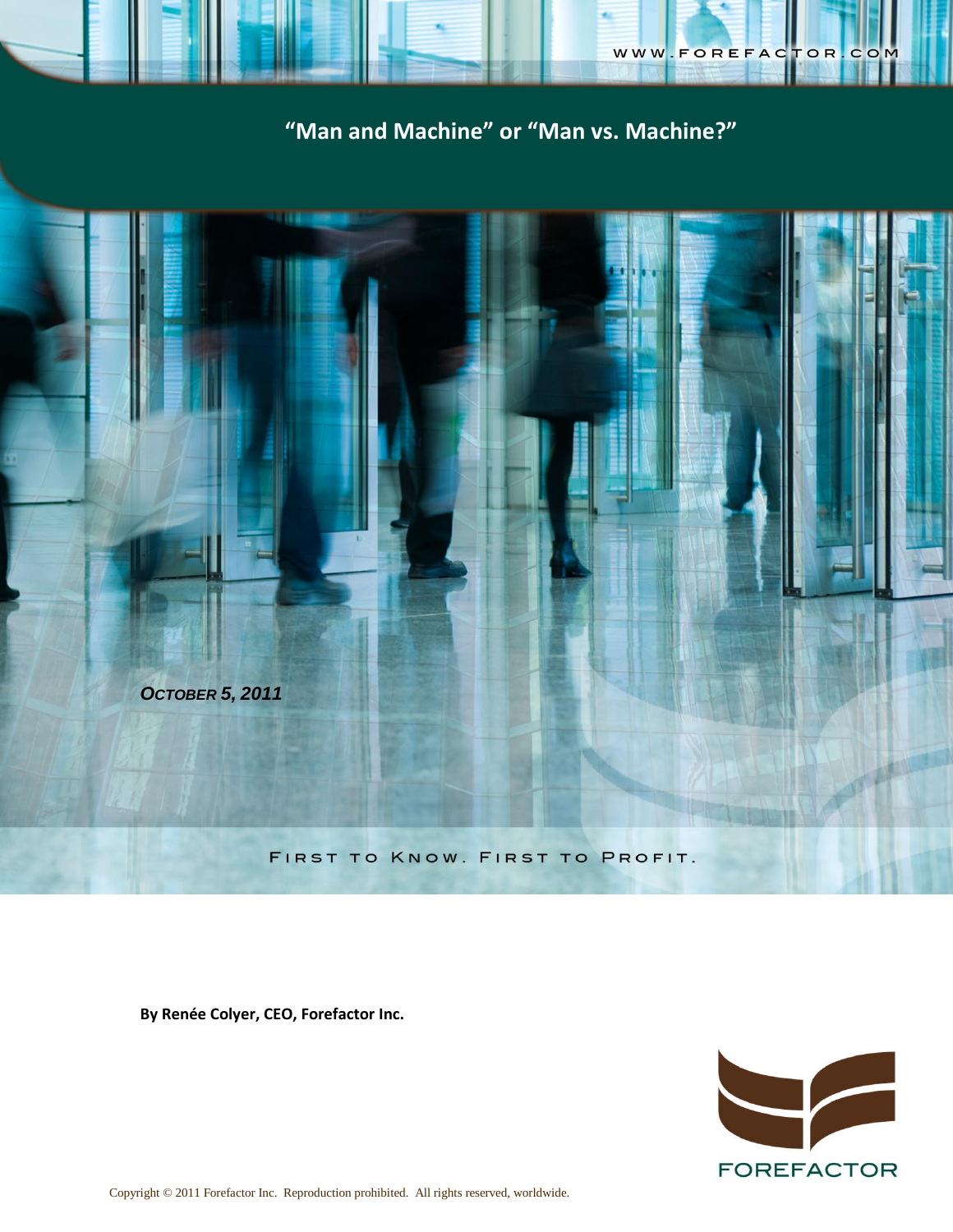

There is no denying that man uses machines more today than ever before. It is safe to assume that this trend will persist as long as machines and their programs continue to increase efficiency and effectiveness and decrease manual errors and workload.

It would be difficult to name an industry that has not adopted the use of a machine in some way. But, in the financial services industry specifically, the phrase "Man and Machine" is used to describe a man working *with* a machine as a tool that aids in trade execution and investment. In this scenario, we are reminded that man creates the machines and subsequently programs these machines to do what they want.

However, when you insert the word "versus" so the phrase becomes "Man vs. Machine," the connotation shifts more towards a debate surrounding subjects such as who or what trades better, who or what makes better investment decisions and ultimately, whether machines will take over the role of man in the investment community.

Nonetheless, the most important questions remain. What is the impact of "Man" and what is the impact of "Machines" on achieving a positive return in portfolios? Is the return greater when man makes the decisions, when the machine makes the decisions or when both are involved (e.g. quantitative portfolios where models are designed to serve as input into the investment decision or an algorithm for trading as opposed to a manual execution)?

## **Irrational Behaviour – is it ever acceptable?**

Of course, in the non-trading and investing world, irrational behaviour is a fact of life; irrational behaviour is impossible to eliminate without the use of computer algorithms or delays in receiving information.

For example, consider the still discussed U.S. flash crash of May 2008. The information about that crash took almost a full minute to reach the Canadian marketplace and consequently, traders and portfolio managers did not react. Therefore, Canada engaged in no irrational reactions or behaviour and as a result, did not have a significant flash crash.

In the scenario above, a human being made assumptions and determined outcomes with the use of algorithms or robotics from the onset. Given that the human race has yet to gain access to computers with deductive reasoning, or artificial intelligence as most call it, the reality is the programmers in the investment community will continue to base their decisions on the past, as they have no crystal ball for the future.

Even if a trader is using an algorithm, he or she still has the ability to influence that algorithm – the only way to remove the human element from the equation is to eliminate it from the trading and investing process altogether.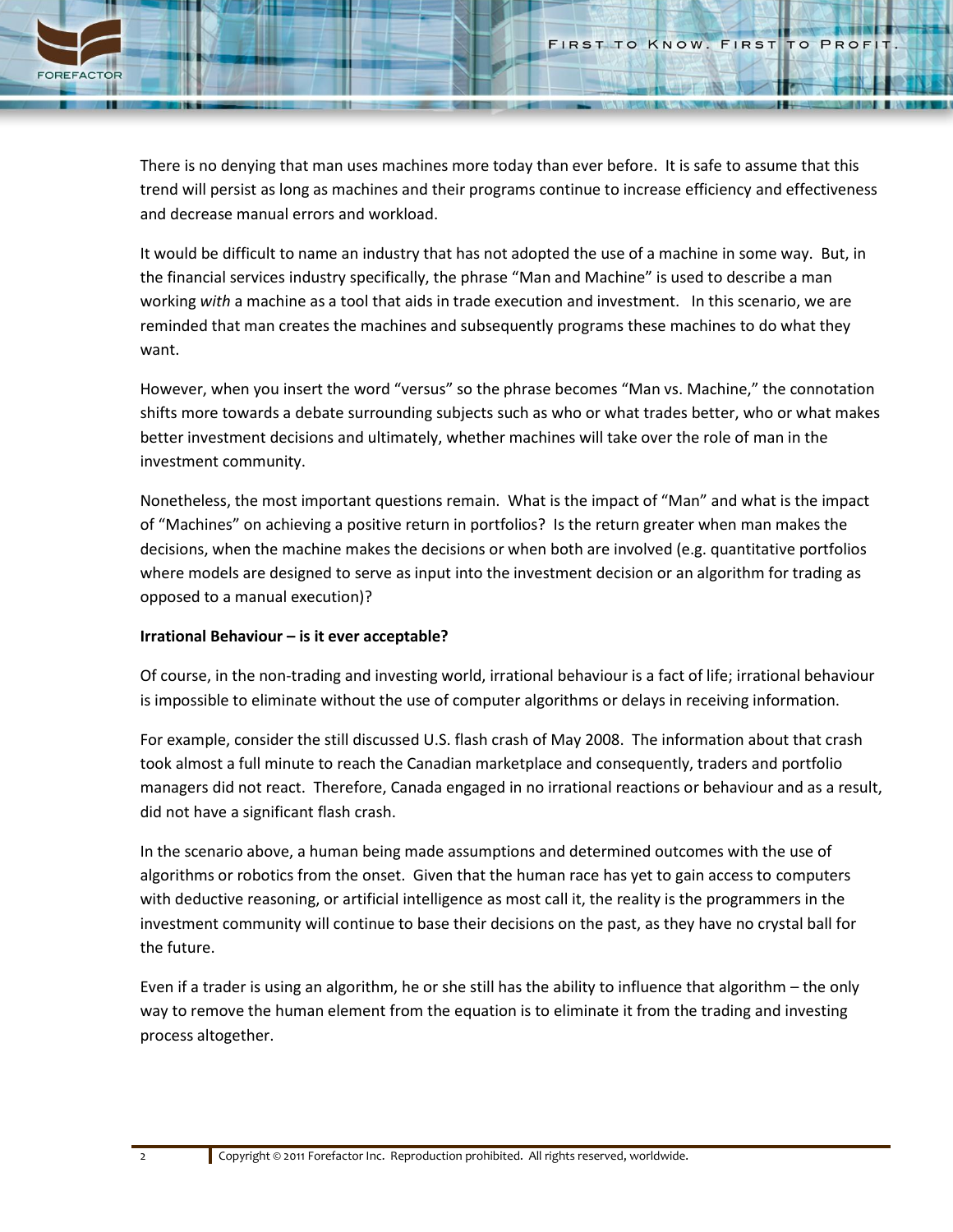### **Infallible Machines**

Contemplate this: if humans were removed from the investment cycle, the ability to maintain the ongoing relevance of algorithms and models for portfolio allocations would be lost. Until an artificial intelligence that can adapt and update the algorithms according to market and economic conditions, and is therefore as or more intelligent than humans, is discovered, the 'man' part of the debate will always remain relevant.

Machines, however, are not infallible. Computers break down and software programs develop glitches and it is more likely that the creator (man) is blamed for such blunders. Regardless, until computers can create themselves and develop the programs necessary to operate, the debate on whether man is better than machine is moot.

### **Evolution**

The word *cybernetics* was first used to signify the governance of people in the context of "the study of self-governance" b[y Plato](http://en.wikipedia.org/wiki/Plato) in *[The Laws.](http://en.wikipedia.org/wiki/The_Laws)* As the buy-side continues to become more involved in the trading process, this concept becomes further applicable to them. In the past, it has been the broker dealers that have been held responsible for governing themselves while the buy-side held on to the fact that regulators legally deemed the broker dealers responsible not only for their own errors but for buy-side errors as well.

The cybernetic ideas of Norbert Weiner defined cybernetic theory for those that followed in his footsteps to further evolve the concept. At its most simplistic level, cybernetic theory describes how information moves within a system. This theory is perhaps most relevant to the financial markets and how they behave from a behavioural and technological standpoint.

In a centrally controlled system, information flows out and back from a central point (e.g. a car's cruise control) – while in a cybernetic "distributed" system (like the internet), every "node" is connected to every other "node," making information difficult for one authority to direct. A cybernetic system is selforganizing, revolving primarily around information relationships; if one route is blocked, the information simply reroutes.

#### **Industry Opinion**

Based on Forefactor's recently released research with the buy-side, 83% of the investment community that trades in Canada uses a trade management system, such as an order execution management, execution management or order management system. This technology is a first step in the evolution toward algorithms. The use of algorithms for trading in Canada has reached 55% of total trading and the average number of algorithm vendors used is 3.3. However, the study also indicates that Canadian-based respondents use significantly fewer algorithm vendors than the US/UK when the sample is reviewed by country.